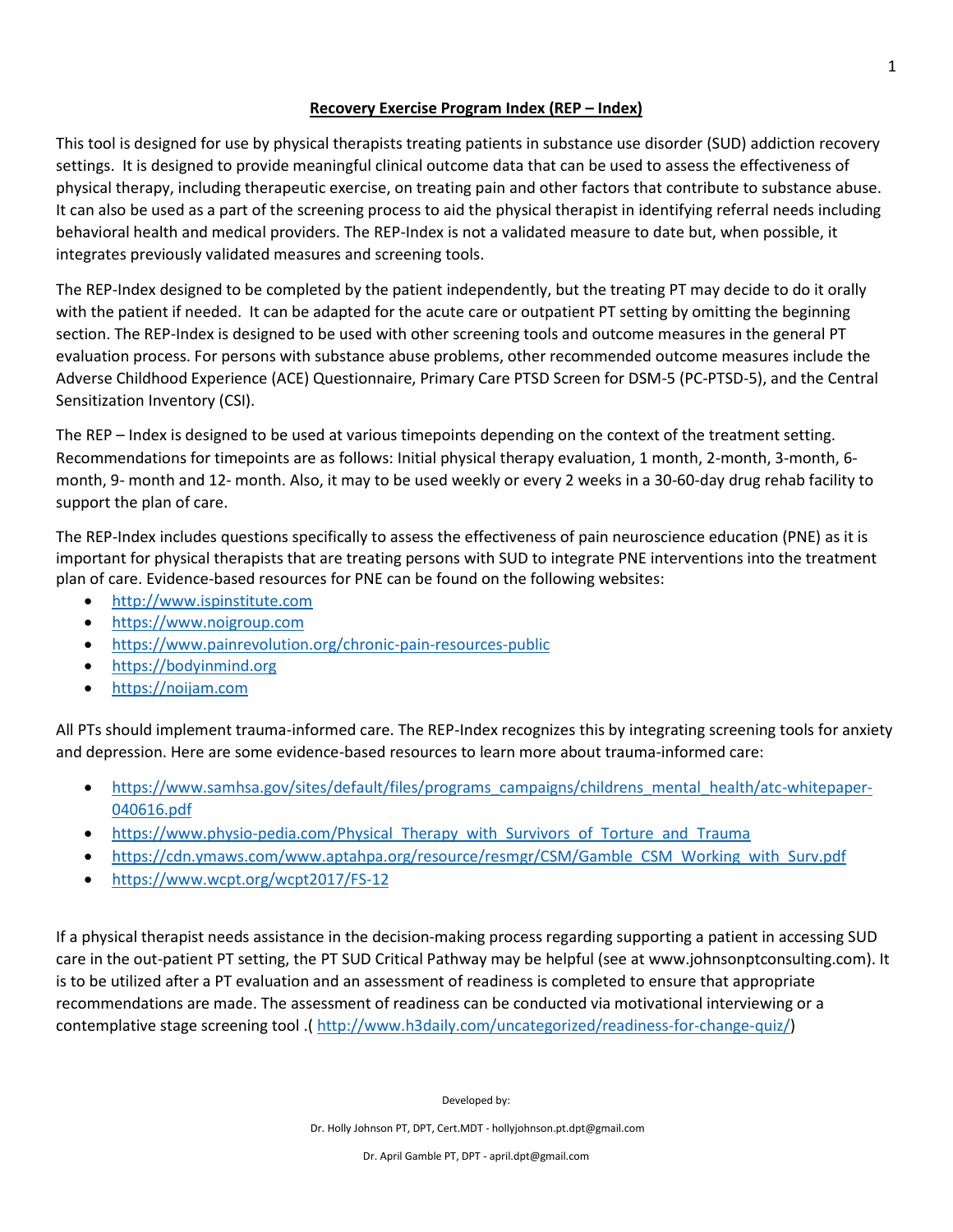**REP – Index**

| <b>Client's Name:</b> The Client's Name: The Client's Name: The Client's Name: The Client's Name: The Client's Name: The Client's Name: The Client's Name: The Client's Name: The Client's Name: The Client's Name: The Client's Na |                          |
|-------------------------------------------------------------------------------------------------------------------------------------------------------------------------------------------------------------------------------------|--------------------------|
|                                                                                                                                                                                                                                     |                          |
| Client Number:<br>the contract of the contract of the contract of the contract of the contract of the contract of the contract of                                                                                                   |                          |
| Date:                                                                                                                                                                                                                               | Timepoint of assessment: |

By answering the following questions, you are helping the physical therapist understand what problems you may have so that they can develop a treatment plan to support your recovery.

For each question, write in your answer or circle one answer.

| 1. What is your drug or drink of choice?                                                                                                                                                                               |
|------------------------------------------------------------------------------------------------------------------------------------------------------------------------------------------------------------------------|
| 2. How many months sober are you?                                                                                                                                                                                      |
| I was prescribed Suboxone:<br>3.<br>$\circ$ No <sup>(1)</sup><br>$\circ$ Yes <sup>(2)</sup>                                                                                                                            |
| I currently take Suboxone:<br>4.<br>$\circ$ No <sup>(1)</sup><br>$\circ$ Yes <sup>(2)</sup>                                                                                                                            |
| I have been prescribed Naltrexone and /or 1 or more Vivitrol injections AND allowed to participate in PT and<br>5.<br>behavioral health services as needed.<br>$\circ$ Yes <sup>(1)</sup><br>$\circ$ No <sup>(2)</sup> |

6. I have a desire to use my drug or drink of choice to deal with my emotional triggers.

- $\circ$  Strongly disagree  $^{(0)}$
- o Disagree (1)
- $\circ$  Neutral<sup>(2)</sup>
- o Agree<sup>(3)</sup>
- $\circ$  Strongly agree  $(4)$

Developed by:

Dr. Holly Johnson PT, DPT, Cert.MDT - hollyjohnson.pt.dpt@gmail.com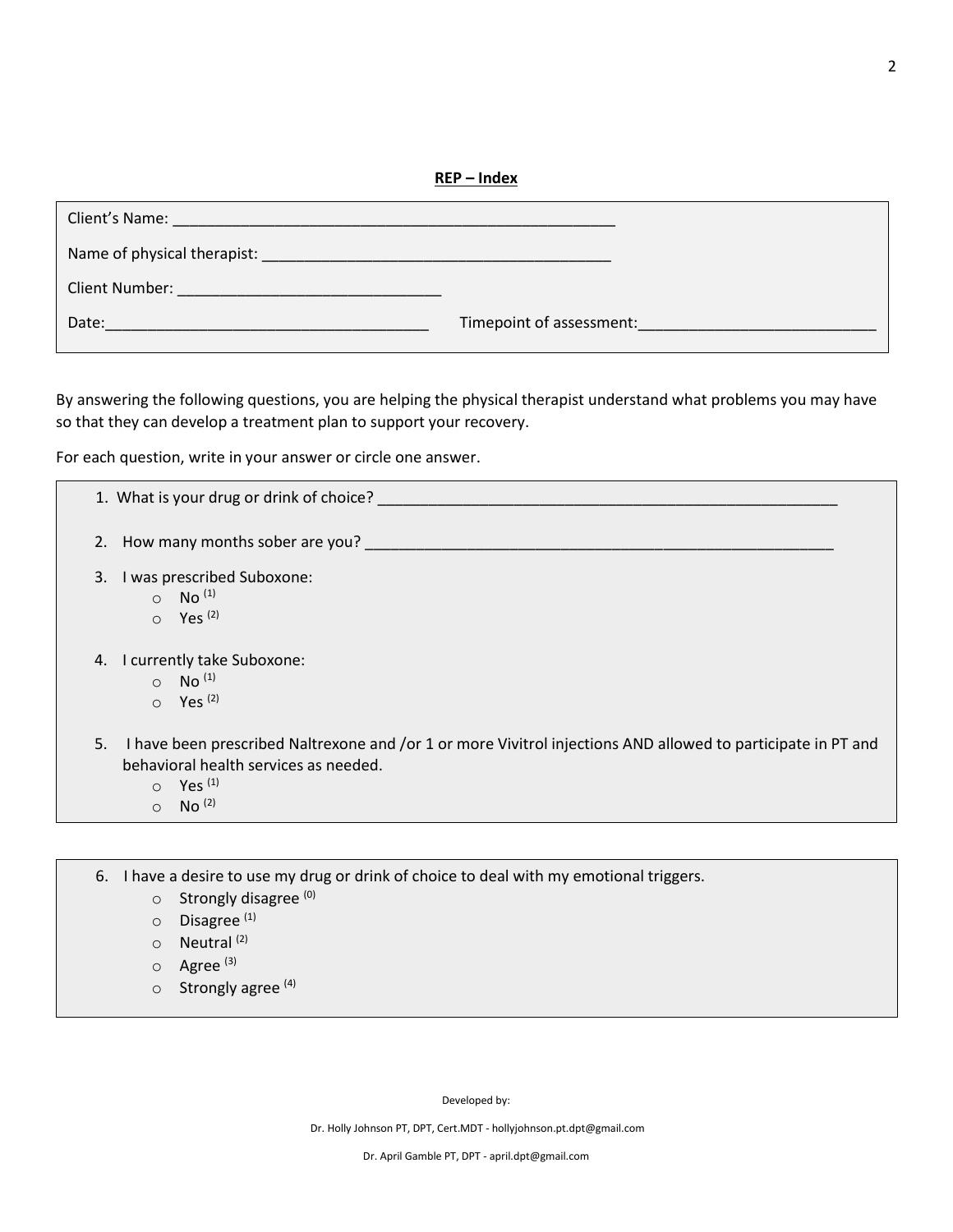7. In general, how would you describe your health today? \*

- o Very good <sup>(0)</sup>
- $\circ$  Good  $^{(1)}$
- o **Moderate**<sup>(2)</sup>
- $\circ$  Bad  $(3)$
- $\circ$  Very Bad<sup>(4)</sup>

\*Full version of Self-rated health status

8. At least once a week, do you do any regular activity long enough to work up a sweat? This could be many different types of physical activities like walking fast, heavy work, cleaning, exercise including your PT exercise program. \*

- $\circ$  Yes  $^{(0)}$
- $_0$  No<sup>(1)</sup>

If yes, write down how many minutes or hours per week do you do these activities?

\*Adapted from the College Alumni Health Study Questionnaire

9. Because of instruction in pain science, I understand the cause of my pain in a healthier way.

- o Strongly agree (0)
- $O$  Agree  $(1)$
- o Neutral (2)
- o Disagree<sup>(3)</sup>
- $\circ$  Strongly disagree<sup>(4)</sup>

10. Because of instruction in pain science, I can manage my pain successfully.

- o Strongly agree (0)
- $\circ$  Agree<sup>(1)</sup>
- o Neutral (2)
- o Disagree<sup>(3)</sup>
- $\circ$  Strongly disagree<sup>(4)</sup>

Developed by: Dr. Holly Johnson PT, DPT, Cert.MDT - hollyjohnson.pt.dpt@gmail.com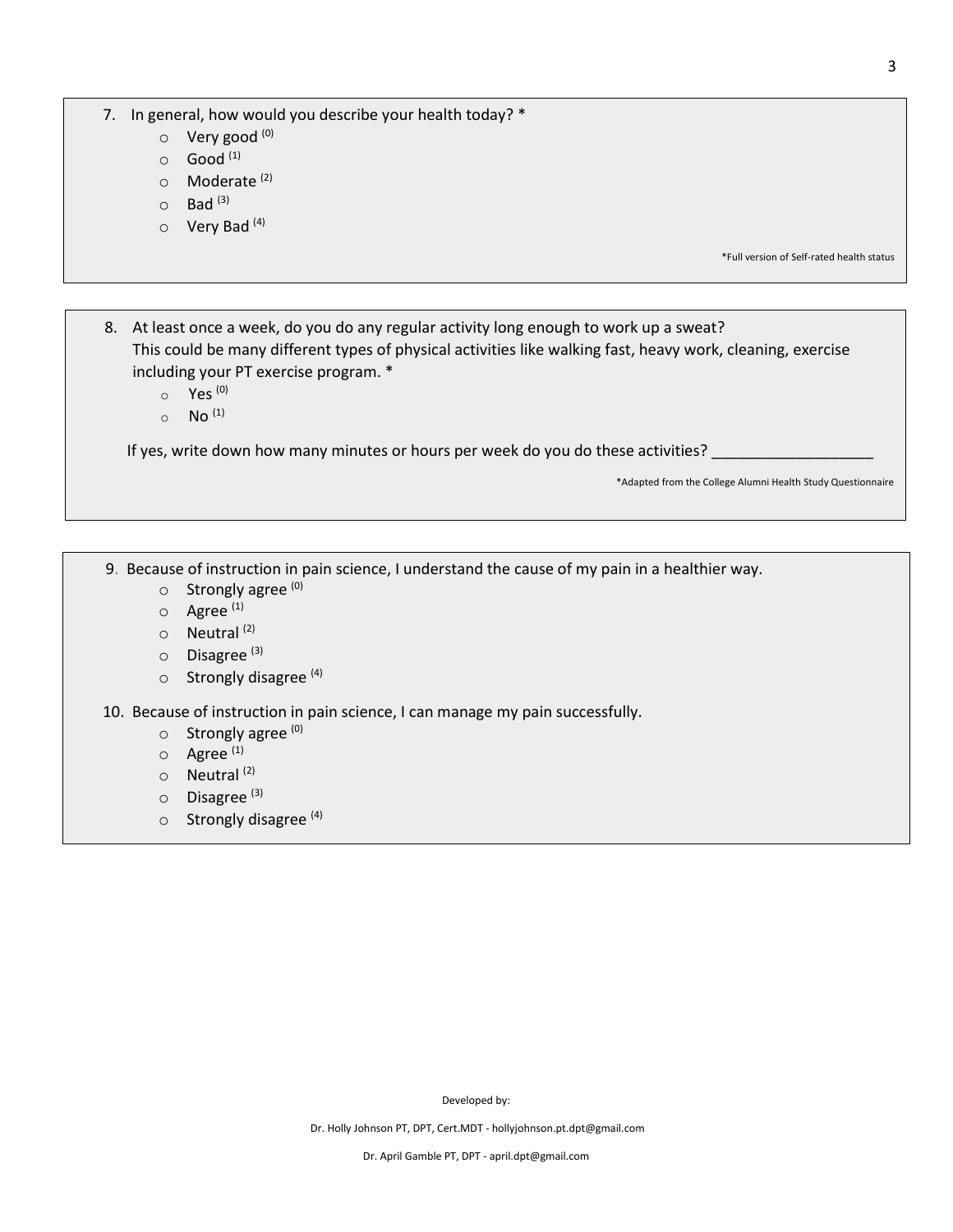11. Do you experience pain currently? \*

- $O$  No  $^{(0)}$
- $\circ$  Yes<sup>(1)</sup>

If yes, please complete questions 11a and 11b. If no, skip to question 12.

11a and 11b:

For each question, please rate how confident you are that you can currently do the activity despite the pain. Circle one of the numbers on the scale, where 0= not at all confident and  $6 =$  completely confident.  $*$ 

11a. I can still accomplish most of my goals in life, despite the pain.

- o 0 Completely confident
- o 1
- o 2
- o 3
- o 4
- o 5
- o 6 Not at all confident

11b. I can live a normal lifestyle, despite the pain

- o 0 Completely confident
- o 1
- o 2
- o 3
- o 4
- o 5
- o 6 Not at all confident

\*Adapted from the 2 item Pain Self-Efficacy Questionnaire (PSEQ-2)

12. How often do you take prescribed pain medication for pain relief?

- o Never (0)
- $\circ$  Less than 2 times per week  $(1)$
- $\circ$  2-4 times per week  $(2)$
- $\circ$  At least 5 times per week  $(3)$

13. How often do you take or use other substances like alcohol, marijuana, or non- prescribed medication for pain relief? \*

- o Never (0)
- $\circ$  Less than 2 times per week  $(1)$
- $\circ$  2-4 times per week  $(2)$
- $\circ$  At least 5 times per week  $(3)$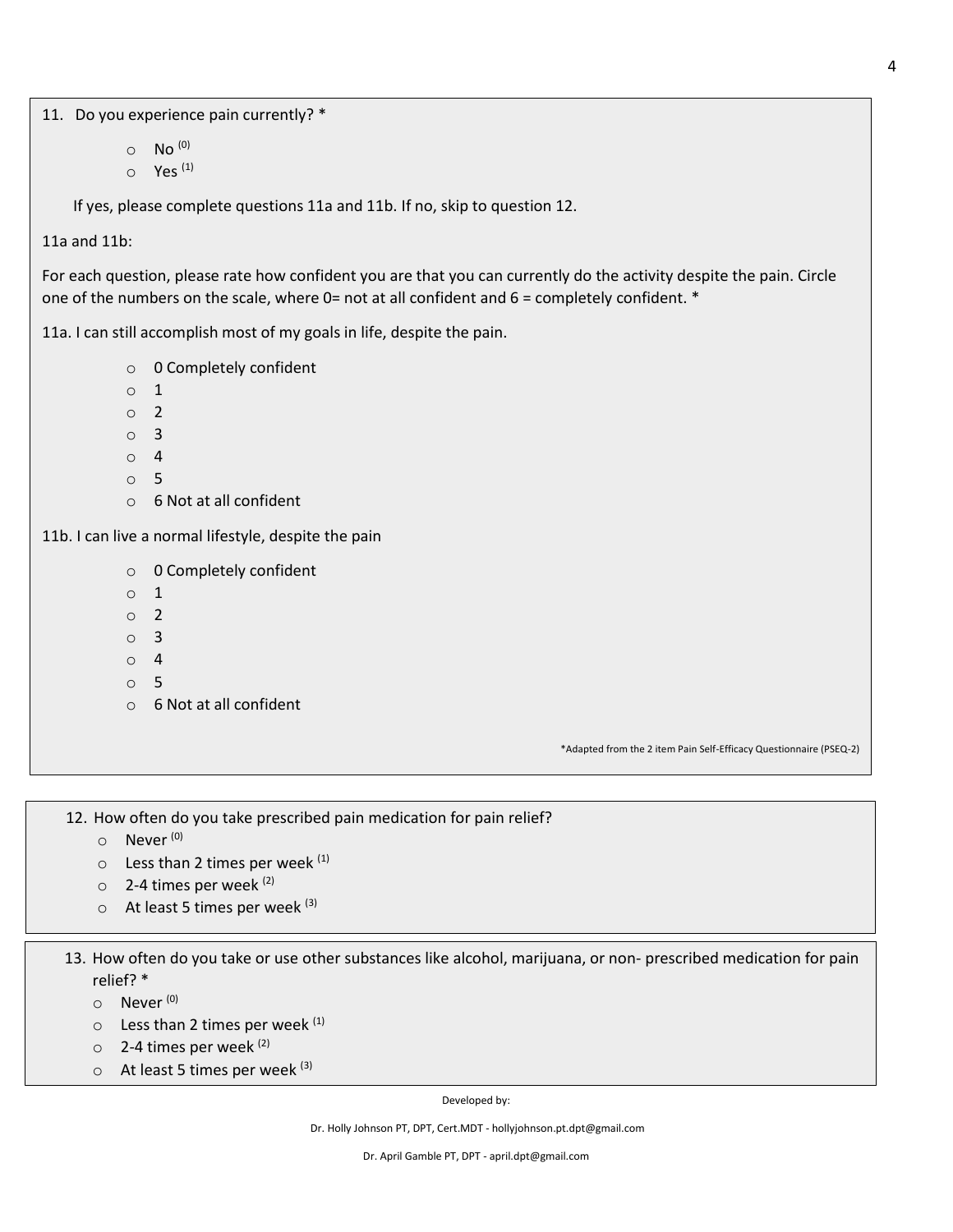14. During the past month, how would you rate your sleep quality overall? \*

- o Very good (0)
- o Fairly good (1)
- $\circ$  Fairly bad (2)
- o Very bad (3)

\*Adapted from the Pittsburgh Sleep Quality Index

15. How often do you take sleeping pills or other substances to help you sleep?

- o Never (0)
- $\circ$  Less than 2 times per week  $(1)$
- $\circ$  2-4 times per week (2)
- $\circ$  At least 5 times per week  $(3)$

\*Adapted from the Pittsburgh Sleep Quality Index

16. Over the last 2 weeks, how often have you been bothered by little interest or pleasure in doing things? \*

- $\circ$  Not at all  $^{(0)}$
- $\circ$  Several days<sup>(1)</sup>
- $\circ$  More than half the days  $(2)$
- $\circ$  Nearly every day  $(3)$

17. Over the last 2 weeks, how often have you been bothered by feeling down, depressed or hopeless? \*

- $\circ$  Not at all  $^{(0)}$
- $\circ$  Several days<sup>(1)</sup>
- $\circ$  More than half the days  $(2)$
- $\circ$  Nearly every day  $(3)$

\*Full length Patient Health Questionnaire (PHQ-2)

- 18. Over the last 2 weeks, how often have you been bothered by feeling nervous, anxious or on edge? \*
	- $\circ$  Not at all  $^{(0)}$
	- o Several days (1)
	- $\circ$  More than half the days  $(2)$
	- $\circ$  Nearly every day  $(3)$

19. Over the last 2 weeks, how often have you been bothered by not being able to stop or control worry? \*

- $\circ$  Not at all  $^{(0)}$
- $\circ$  Several days<sup>(1)</sup>
- $\circ$  More than half the days  $(2)$
- $\circ$  Nearly every day  $(3)$

\* Full length Generalized Anxiety Disorder 2 item (GAD-2)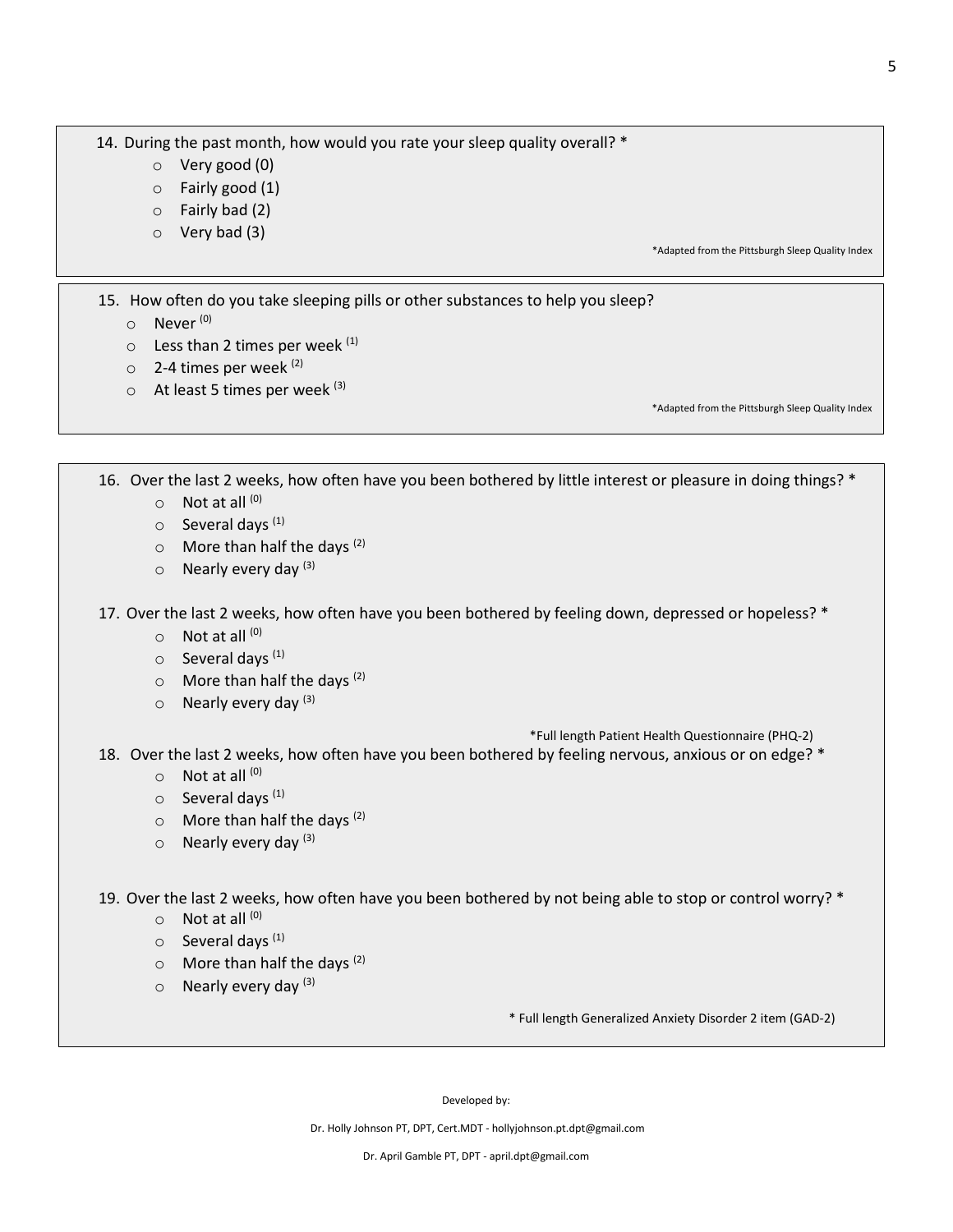|            | 20. On a scale of 0 to 10 where 0 is strongly disagree and 10 is strongly agree, how much do you agree with this<br>statement: During the past week, I was unable to work (or perform most normal tasks in my daily life |
|------------|--------------------------------------------------------------------------------------------------------------------------------------------------------------------------------------------------------------------------|
| $\circ$    | 0 - Strongly disagree                                                                                                                                                                                                    |
| $\bigcirc$ | 1                                                                                                                                                                                                                        |
| $\circ$    | 2                                                                                                                                                                                                                        |
| $\Omega$   | 3                                                                                                                                                                                                                        |
| $\Omega$   | 4                                                                                                                                                                                                                        |
| $\Omega$   | -5                                                                                                                                                                                                                       |
| $\circ$    | 6                                                                                                                                                                                                                        |
| $\bigcirc$ |                                                                                                                                                                                                                          |
| $\bigcirc$ | 8                                                                                                                                                                                                                        |
| $\Omega$   | 9                                                                                                                                                                                                                        |
| $\circ$    | 10 Strongly agree                                                                                                                                                                                                        |
|            | Adapted from General Pain Scale                                                                                                                                                                                          |

------------------------------------------------------------------END OF QUESTIONNAIRE-------------------------------------------------------------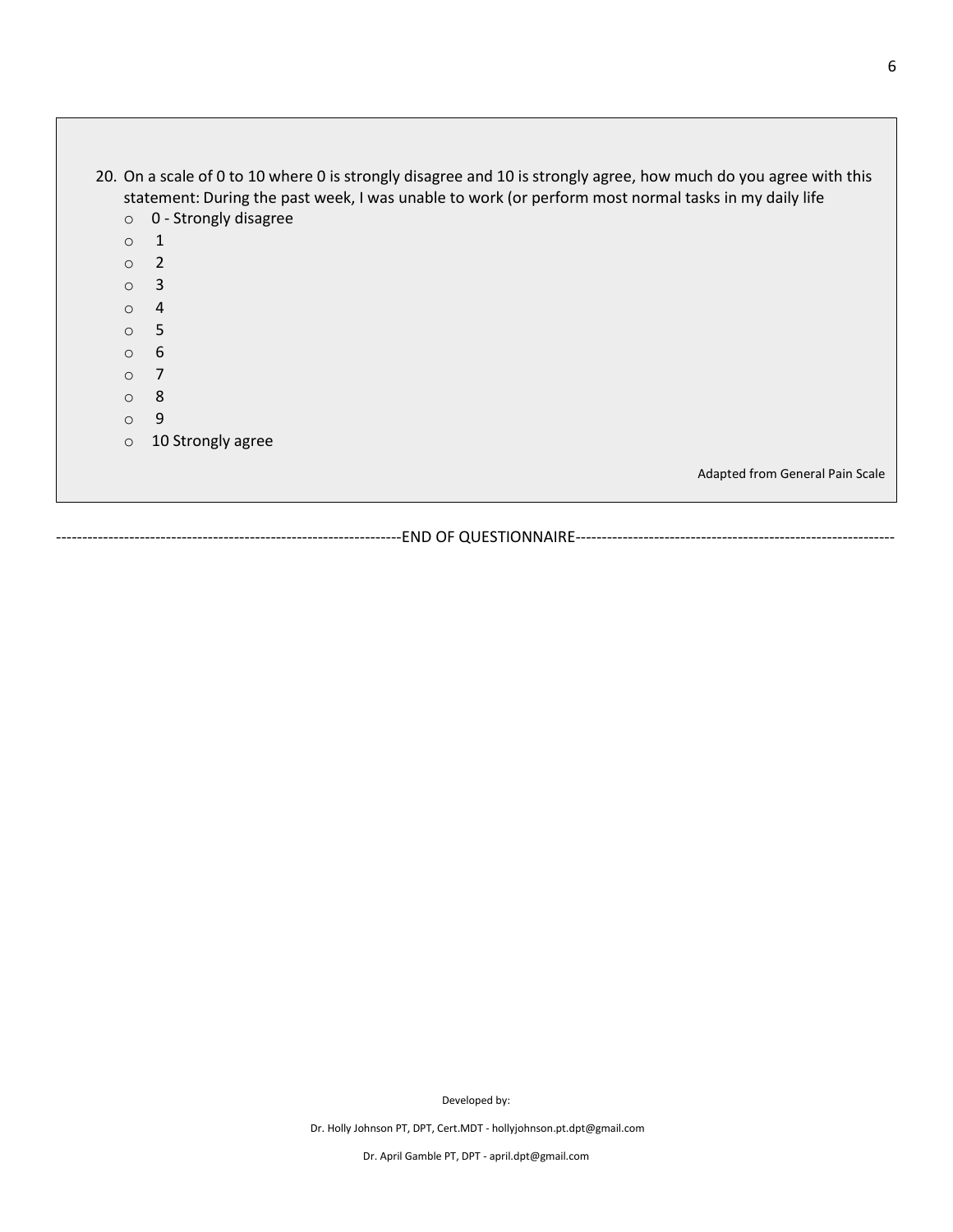## **REP INDEX SCORING SHEET**

To be completed by the physical therapist

| The REP INDEX includes 12 distinct sections to aid the physical therapist in monitoring the effectiveness of physical |
|-----------------------------------------------------------------------------------------------------------------------|
| therapy. Record each section score here followed by the total score at the end.                                       |

| <b>SECTION</b>                                 | <b>SCORE</b> | Considerations                       |
|------------------------------------------------|--------------|--------------------------------------|
| Recovery data - Sum for questions 1 to 5       |              | Information gathered here will       |
|                                                |              | guide best practices for use in      |
|                                                |              | tapering programs.                   |
| Cravings and triggers - Question 6             |              | Consider this when monitoring        |
|                                                |              | outcomes of treatment and risk of    |
|                                                |              | relapse.                             |
| Self-rated health - Question 7                 |              | Consider this when monitoring        |
|                                                |              | outcomes of treatment and risk of    |
|                                                |              | relapse.                             |
| Physical activity level - Question 8           |              | Consider if the person meets the     |
|                                                |              | international physical activity      |
|                                                |              | guidelines of at least 150 minute of |
|                                                |              | medium intensity physical activity   |
|                                                |              | per week. If they do not meet this,  |
|                                                |              | then consider this a goal when       |
|                                                |              | developing the treatment plan.       |
| Understanding pain science - Sum for Questions |              | Consider this response when          |
| 9 and 10                                       |              | integrating pain neuroscience        |
|                                                |              | education into the treatment plan    |
|                                                |              | and for monitoring the effectiveness |
|                                                |              | of this intervention.                |
| Pain Self-Efficacy - Sum for questions 11a and |              | Consider this when developing a      |
| 11 <sub>b</sub>                                |              | treatment plan to address pain and   |
|                                                |              | to improve the self-management of    |
|                                                |              | pain. Use this response to monitor   |
|                                                |              | the effectiveness of pain            |
|                                                |              | treatments.                          |
| Pain Coping Mechanisms - Sum for questions 12  |              | Consider this when developing a      |
| and $13$                                       |              | treatment plan to address pain and   |
|                                                |              | to improve the self-management of    |
|                                                |              | pain. Use this response to monitor   |
|                                                |              | the effectiveness of pain            |
|                                                |              | treatments.                          |
| Sleep Coping Mechanisms - Question 14          |              | Consider this when developing a      |
|                                                |              | treatment plan to address sleep      |
|                                                |              | quality. Use this response to        |
|                                                |              | monitor the effectiveness of         |
|                                                |              | interventions for sleep.             |